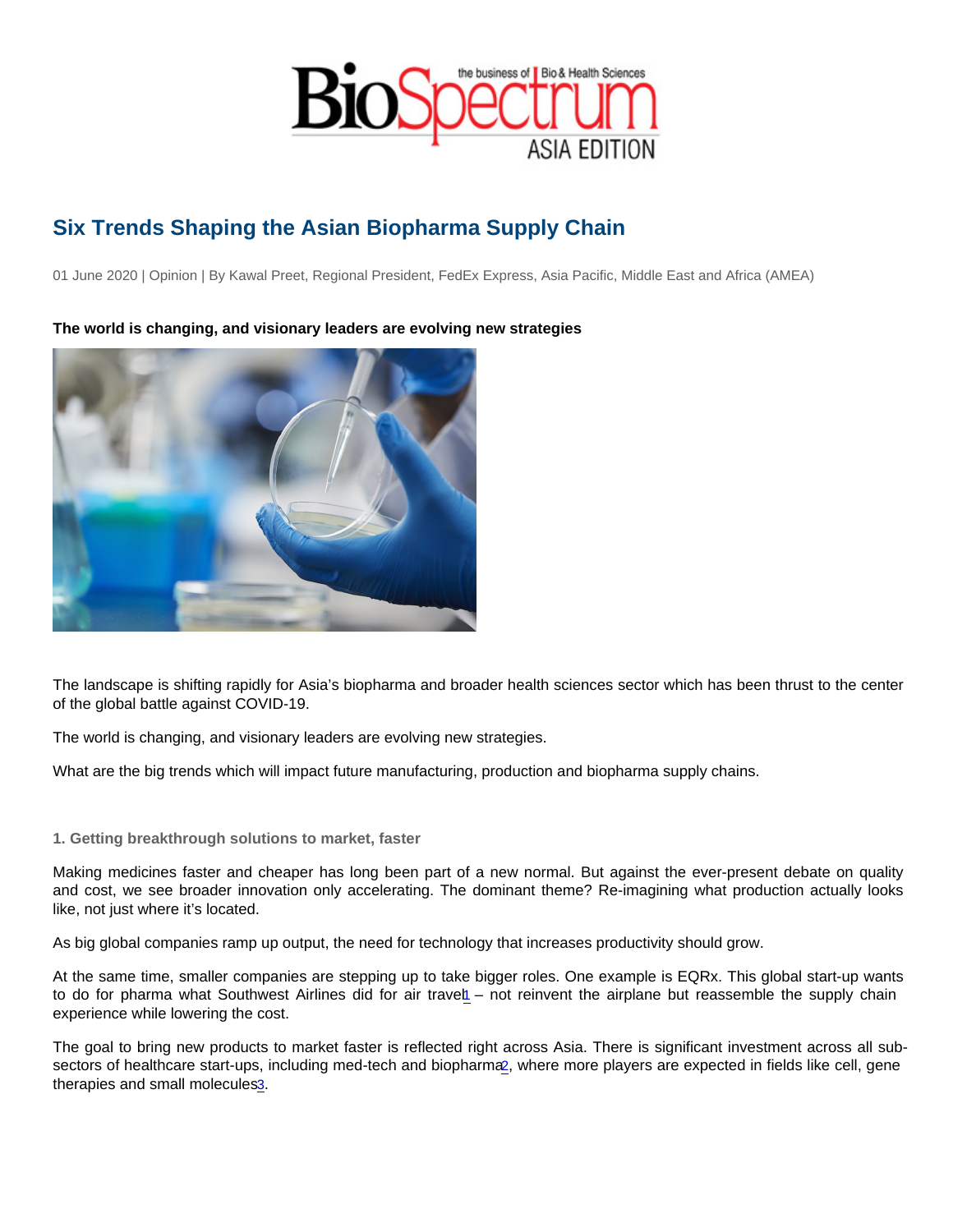### <span id="page-1-0"></span>2. Going for green: environment-friendly packaging will drive more sustainable solutions

Consumers are now demanding products manufactured and delivered through sustainable processes, from sustainable companies. And while pharma packaging in particular presents waste issues, more sustainable solutions are on the rise, particularly in the most challenging temperature range to sustain: between 2-8°C.

For instance, one life sciences company in Asia is successfully distributing IVF culture media to as many as 14 countries across what are often 96-hour journeys using Medpak VI°C, a recyclable rent-and-return solution. Others are using the service to distribute products like heart valves. Companies don't buy Medpak boxes, but rather, only pay for using the 100% recyclable packaging, which is then collected and re-used.

Similarly, active temperature-controlled specialty containers like C-Safe, which eliminate the need for gel packs or dry ice, will remain in demand – particularly for transporting temperature sensitive active pharmaceutical ingredients (APIs). [\[Learn more](http://www.fedex.com/sg/healthcare/temp-control.html?CMP=BAC-1005470-8-4-952-1000000-APAC-SG-EN-BIOSSPA00000008)  [about FedEx temperature-controlled shipment](http://www.fedex.com/sg/healthcare/temp-control.html?CMP=BAC-1005470-8-4-952-1000000-APAC-SG-EN-BIOSSPA00000008) ]

### 3. Re-defining and re-thinking supply chain and delivery systems

The wide spectrum of pharma-related businesses, including biopharma multinationals, have always placed a heavy emphasis on sound contingency planning. It's built into the industry's profile, which is naturally more susceptible to the impact of any supply chain disruptions.

It's no longer about "Plan A" in the face of unforeseen events such as COVID-19. It's about "Plan B" and "Plan C", and even a back-up strategy for those scenarios. In turn, that's pushing the logistics team to re-configure supply chains, all the way from design to navigation and operations.

Central distribution hubs are playing an increasingly critical role. Take for instance, Singapore, ranked as Asia's top logistics hub for more than 10 consecutive years[4](https://www.edb.gov.sg/en/our-industries/logistics-and-supply-chain-management.html). There are now more than 50 biopharma manufacturing plants in Singapore with an output of close to US\$ 21 billion – that's over 21% of Singapore's total manufacturing activity[5](https://www.sapi.org.sg/wp-content/uploads/2018/05/Deloitte-Thought-Paper.pdf). Singapore's central location, multi-modal access, connectivity, professional talent pool and a robust R&D ecosystem are becoming increasingly crucial for biopharma.

For FedEx, it's about how we drive critical biopharma products through our network – and accelerate changes to make supply chains more adaptable, whether by air, road or sea. As a key player connecting global commerce, we can flex up or down as needed and this has been crucial this year in the capacity-constrained environment.

### 4. Greater manufacturing agility here to stay

As the race to discover, develop and market medicine accelerates, examples of differentiated, value-specific supply chains for different product types are appearing everywhere. This is not just a biopharma trend. Examples of "as-a-service" supply chain models for specific products are evolving right across the healthcare space, which for FedEx includes not just pharma, but life sciences, clinical trials and med-tech.

The COVID-19 crisis acutely highlighted the need for agility. Fears over severe shortages of antibiotics and other medicines have grown. With the prolonged closure of China's factories, the vulnerability of the pharma supply chain became clear. Now governments and companies around the world are increasingly scouting for alternative sources. [Click here to discover how [FedEx healthcare solutions can help your business become more flexible\]](http://www.fedex.com/sg/healthcare/index.html?CMP=BAC-1005470-8-4-952-1000000-APAC-SG-EN-BIOSSPA00000009)

For instance, one leading high-end audio OEM has a supply chain that spans a select few countries – Singapore, Malaysia and the Philippines included. They're flexing manufacturing so more than one country can assemble their market-leading medical devices, in response to ever-changing conditions and reduce dependency on one market.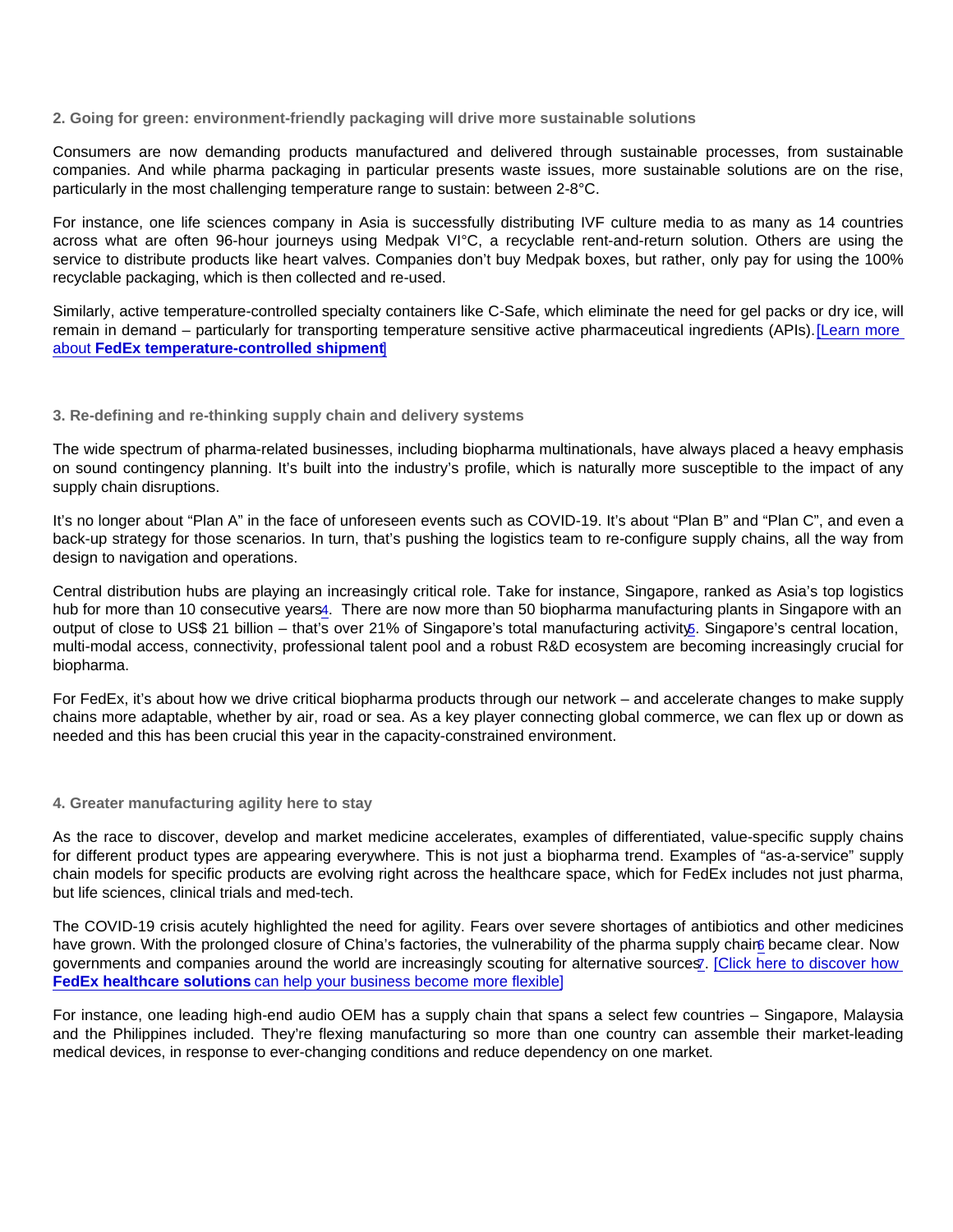<span id="page-2-0"></span>5. Don't be complacent when it comes to future innovation

Just as many businesses are finding new, cost-effective ways to prioritize sustainability, the future can be seen in technology that's changing transportation and logistics itself.

Already, drone-delivered medical supplies are on the horizon, with a first-of-its-kind FedEx trial[8](https://newsroom.fedex.com/newsroom/drone-deliveries-coming-soon-as-wing-unveils-plans-for-first-of-its-kind-trial-with-fedex-and-walgreen/). While this trend may be largely directed at residential package delivery, it's easy to imagine that one day, air delivery drones might deliver vaccines for pharma – or even blood or tissue samples for clinical trials into the 2020s. [\[Click here to see how FedEx elevates](http://www.fedex.com/sg/healthcare/clinical.html?CMP=BAC-1005470-8-4-952-1000000-APAC-SG-EN-BIOSSPA00000010)  [clinical trial processes with innovative solutions\]](http://www.fedex.com/sg/healthcare/clinical.html?CMP=BAC-1005470-8-4-952-1000000-APAC-SG-EN-BIOSSPA00000010)

Whatever the future, and even when the COVID-19 pandemic subsides, contactless delivery is set to increase, as digitallyenabled delivery trends like Roxo, the FedEx SameDay Bot, are further developed over time.

## 6. Sharp growth will create unique logistics challenges

The global biopharma market is expected to reach US\$269.3 billion by 2024[9](https://www.businesswire.com/news/home/20190624005782/en/Global-Biopharmaceuticals-Market-Projected-Grow-8.7-2025), thanks to the industry's ability to treat previously untreatable diseases[10](https://www.mordorintelligence.com/industry-reports/global-biopharmaceuticals-market-industry). Yet as Asia Pacific increases its dominance in this space, so do the opportunities and challenges.

The pharma supply chain, including biopharma, will continue to seek flexibility in how it manages its supply chain.

For example, one player - for whom we ship bioproducts - chooses to "broker select" [11](http://www.fedex.com/gp_english/international/customsservices/intbroker.html), using their own specialist for custom clearance, while accessing the logistics, quality assurance expertise and reliable network of FedEx. Such solutions demand tight integration and strong collaboration and is a big step towards more flexibility and choices for the customer thus increasing customer confidence.

The message? Reliability of delivery is just as or maybe even more important than speed[12](https://www.fedex.com/en-us/healthcare/knowledge-center/solutions/healthcare-supply-chain-future.html) as we adapt to the healthcare supply chain of the future.

[\[1\]](#page-0-0) [https://www.forbes.com/sites/leahrosenbaum/2020/01/12/a-pharma-startup-launches-with-200-million-in-funding-and-a](https://www.forbes.com/sites/leahrosenbaum/2020/01/12/a-pharma-startup-launches-with-200-million-in-funding-and-a-strategy-to-make-drugs-faster-cheaper/#6cd17f5459d3)[strategy-to-make-drugs-faster-cheaper/#6cd17f5459d3](https://www.forbes.com/sites/leahrosenbaum/2020/01/12/a-pharma-startup-launches-with-200-million-in-funding-and-a-strategy-to-make-drugs-faster-cheaper/#6cd17f5459d3)

[\[2\]](#page-0-0) Singapore Business Review[,https://sbr.com.sg/markets-investing/in-focus/new-startup-sectors-gain-ground-vcs-fill-coffers](https://sbr.com.sg/markets-investing/in-focus/new-startup-sectors-gain-ground-vcs-fill-coffers)

[\[3\]](#page-0-0) Singapore Business Review[,https://sbr.com.sg/markets-investing/in-focus/new-startup-sectors-gain-ground-vcs-fill-coffers](https://sbr.com.sg/markets-investing/in-focus/new-startup-sectors-gain-ground-vcs-fill-coffers)

[\[4\]](#page-1-0) World Bank, as highlighted by EDB,<https://www.edb.gov.sg/en/our-industries/logistics-and-supply-chain-management.html>

[\[5\]](#page-1-0) SAPI-commissioned Deloitte Report,<https://www.sapi.org.sg/wp-content/uploads/2018/05/Deloitte-Thought-Paper.pdf>

[\[6\]](#page-1-0) [https://www.thelancet.com/journals/lancet/article/PIIS0140-6736\(20\)30459-1/fulltext](https://www.thelancet.com/journals/lancet/article/PIIS0140-6736(20)30459-1/fulltext)

[7] <https://www.straitstimes.com/asia/east-asia/japanese-companies-urged-to-cut-supply-chain-reliance-on-china> and [https://www.nytimes.com/2020/03/11/business/economy/coronavirus-china-trump-drugs.htm](https://www.nytimes.com/2020/03/11/business/economy/coronavirus-china-trump-drugs.html)l

[8] [https://newsroom.fedex.com/newsroom/drone-deliveries-coming-soon-as-wing-unveils-plans-for-first-of-its-kind-trial-with](https://newsroom.fedex.com/newsroom/drone-deliveries-coming-soon-as-wing-unveils-plans-for-first-of-its-kind-trial-with-fedex-and-walgreen/)[fedex-and-walgreen/](https://newsroom.fedex.com/newsroom/drone-deliveries-coming-soon-as-wing-unveils-plans-for-first-of-its-kind-trial-with-fedex-and-walgreen/)

[9] [https://www.businesswire.com/news/home/20190624005782/en/Global-Biopharmaceuticals-Market-Projected-Grow-8.7-](https://www.businesswire.com/news/home/20190624005782/en/Global-Biopharmaceuticals-Market-Projected-Grow-8.7-2025) [2025](https://www.businesswire.com/news/home/20190624005782/en/Global-Biopharmaceuticals-Market-Projected-Grow-8.7-2025)

- [10] <https://www.mordorintelligence.com/industry-reports/global-biopharmaceuticals-market-industry>
- [11] [http://www.fedex.com/gp\\_english/international/customsservices/intbroker.html](http://www.fedex.com/gp_english/international/customsservices/intbroker.html)